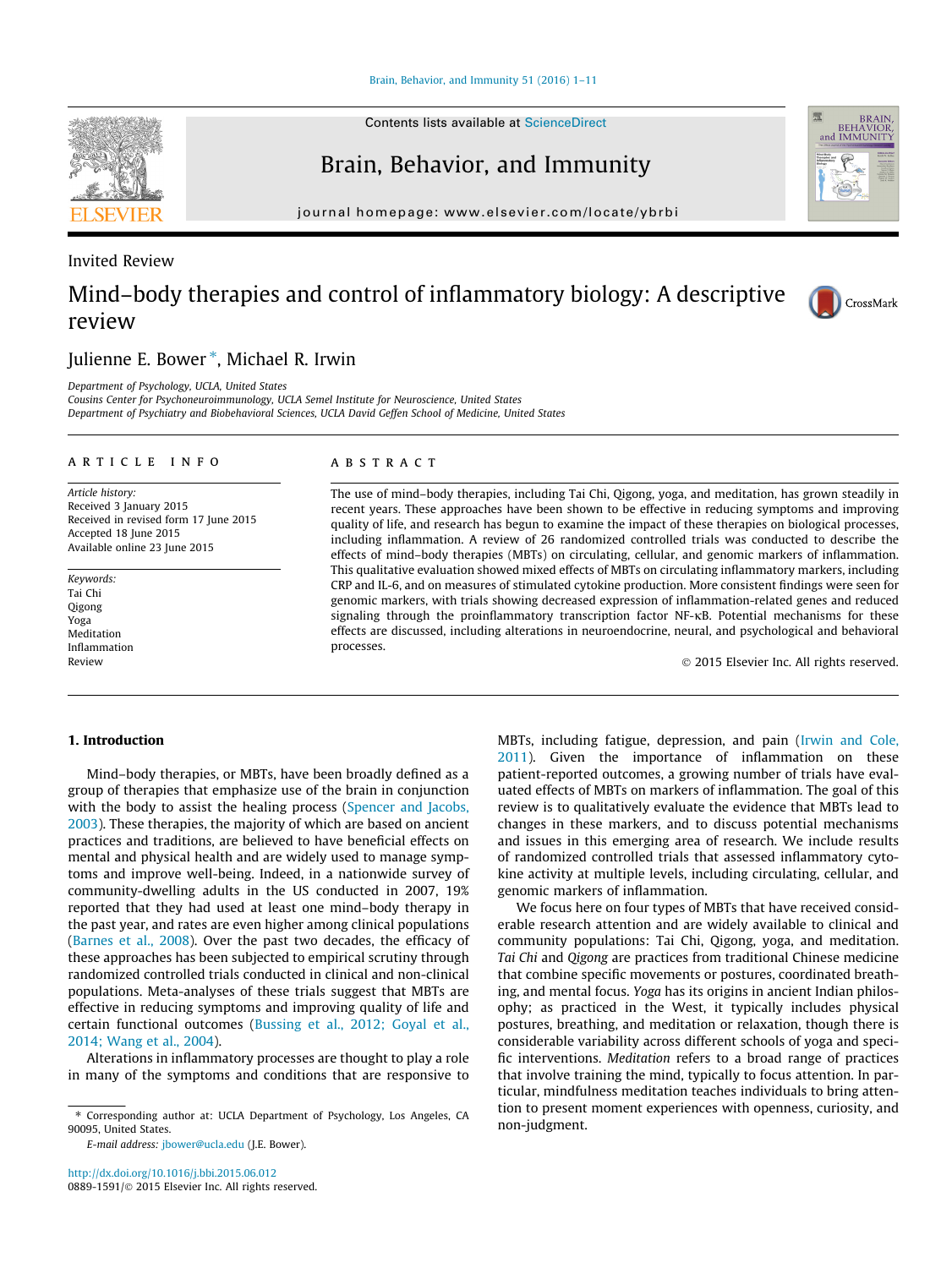To identify studies for inclusion in this qualitative review, we searched MEDLINE (from 1946), through November 1, 2014. Searches were limited to human studies and the English language. We searched using the following terms: mind–body therapies, tai chi, qigong, meditation, mindfulness, or yoga; and inflammation, cytokines, or proinflammatory. In addition, we screened the reference lists of selected reviews and primary articles for additional publications.

#### 2. Effects of MBTs on circulating markers of inflammation

#### 2.1. CRP

The most common inflammatory marker assessed in the MBT trials reviewed here is C reactive protein (CRP), a well-established marker of inflammatory activity. We identified 14 RCTs that reported effects of a MBT on CRP, described in Table 1. The majority of these trials evaluated Tai Chi or Qigong  $(n = 7)$ , with additional studies of yoga  $(n = 3)$  and meditation  $(n = 4)$ . Various control conditions were used including health education, usual care or wait-list, aerobic exercise, and cognitive behavioral therapy (CBT). All studies assessed CRP at pre- and post-treatment, and several also included follow-ups from 6 weeks to 3 months post-treatment, although one had a one-year post-treatment follow-up (Irwin et al., 2014b, 2015).

A previous meta-analysis had reported that these various types of MBTs, typically lasting eight to twelve weeks, yielded decreases in circulating levels of CRP (Morgan et al., 2014). However, results inclusive of research published since that review show that findings for CRP were evenly split; seven of the trials yielded decreases in circulating levels of CRP, and seven yielded no significant changes in this marker. Hence, at best, it appears that MBTs have mixed effects on CRP, although this conclusion is tempered by the absence of a meta-analytic approach as compared to the prior review. There is some evidence that Tai Chi or Qigong, and possibly yoga, which incorporate physical activity components, are more likely to reduce levels of CRP, relative to meditation; the majority of studies using Tai Chi/Qigong or yoga showed decreases in CRP, whereas none of the meditation studies showed this effect (though two reported marginally significant reductions of CRP; Creswell et al., 2012; Malarkey et al., 2013). Nevertheless, the number of studies categorized by treatment type is too small to make any conclusions about the relative benefit of one treatment or another.

Interestingly, patient type may be more relevant, as those studies that enrolled participants who were likely to have elevated levels of CRP at baseline due to depression, cancer diagnosis, diabetes, or cardiovascular disease appear to show decreases in CRP; such decreases in response to intervention were not found in studies that focused on healthy adults or healthy older adults for whom substantial medical co-morbidities were an exclusion criteria. The latter conclusion is supported by meta-analytic results from Morgan et al. (2014) who found that CRP was likely to be reduced following mind–body therapies in populations with disease conditions, but not in healthy persons.

However, even this conclusion is mixed. Bower et al. found no change in CRP in two trials conducted with breast cancer survivors; one used a 12-week yoga intervention for survivors with persistent fatigue (Bower et al., 2014) and the other used a 6-week mindfulness intervention for younger breast cancer survivors (Bower et al., 2015). Likewise, Irwin et al. in two different populations, breast cancer survivors (Irwin et al., 2014a) and older adults with insomnia (Irwin et al., 2014b, 2015), found inconsistent results. Tai Chi yielded a decrease in CRP in older adults with insomnia when administered for 16 weeks (Irwin et al., 2014b, 2015), but not in breast cancer survivors with insomnia in which Tai Chi was administered for only 12 weeks (Irwin et al., 2014a). Average levels of CRP were similar in these two independent samples suggesting that higher baseline levels in one vs. the other did not account for differential responses. Alternatively the duration of Tai Chi administration in the breast cancer survivors may have been too short to detect changes. CRP is regulated in part by IL-6, and Tai Chi-related reduction of IL-6 at 16 weeks (Irwin and Olmstead, 2012) is reportedly followed by reductions of CRP at 24 weeks (Lavretsky et al., 2011). Interestingly, we had previously reported that cognitive behavioral therapy for insomnia (CBT-I) induced a remission of insomnia in the older adults, and this remission was associated with sustained decreases in CRP during the one-year follow-up period (Irwin et al., 2014b, 2015). Nevertheless, other studies have found decreases in CRP to occur as early as 8–10 weeks after administration of a mind–body treatment (e.g., Oh et al., 2008, 2010, 2012; Pullen et al., 2008, 2010).

There is another issue related to the interpretation of these results. As noted in Table 1, some of the reported ''decreases'' in the intervention group are accounted for by increases in the control condition, either due to a confounding influence in the controls that produced the reported increase in CRP or that the intervention resulted in an attenuated age-related increase in inflammation; the latter seems a more tenuous explanation given that many of the interventions only lasted weeks to months.

#### 2.2. IL-6

A total of 12 trials were identified which examined effects of a MBT on circulating concentrations of the proinflammatory cytokine IL-6, including studies using Tai Chi or Qigong  $(n = 4)$ , yoga  $(n = 3)$  and meditation  $(n = 5)$ . Again, a variety of controls were used such as wait list, education, or social support. Overall, it appears that IL-6 does not show any consistent changes following the administration of these various MBTs, with three studies showing modest decreases, and the remaining nine studies showing no change. Two of the three trials that found decreases in IL-6 were trials of yoga for patients with heart failure, a group with pronounced elevations in inflammation (Pullen et al., 2008, 2010). None of the Tai Chi/qigong or meditation trials yielded decreases in IL-6. However, it is notable that decreases in IL-6 were found among individuals with higher baseline levels of this marker in a trial of Tai Chi in healthy older adults (Irwin and Olmstead, 2012) and among individuals with more hours of meditation practice in trials of mindfulness (Bower et al., 2015) and compassion meditation (Pace et al., 2009).

#### 2.3. TNF- $\alpha$  and other circulating inflammatory cytokines

Seven of the listed studies also evaluated the effects of mind– body therapies on other inflammatory markers such as TNF-a, IL-1 receptor antagonist (IL-1RA), and IL-18. The limited data for any of these other circulating outcomes do not allow for any conclusions, although two of the studies that administered yoga and measured TNF or its soluble receptor found stable levels in the yoga group vs. controls (Bower et al., 2014; Rao et al., 2008). Both of these trials focused on breast cancer patients and one specifically targeted women with cancer-related fatigue, who have previously been shown to have elevated concentrations of soluble TNF receptor type II (sTNF-RII; Bower et al., 2011).

#### 3. Effects of MBTs on cellular markers of inflammation

Systemic changes in circulating markers of inflammation might be due to effects of MBTs on the release of cytokines such as IL-6 from non-immune sources such as adipose tissue. To evaluate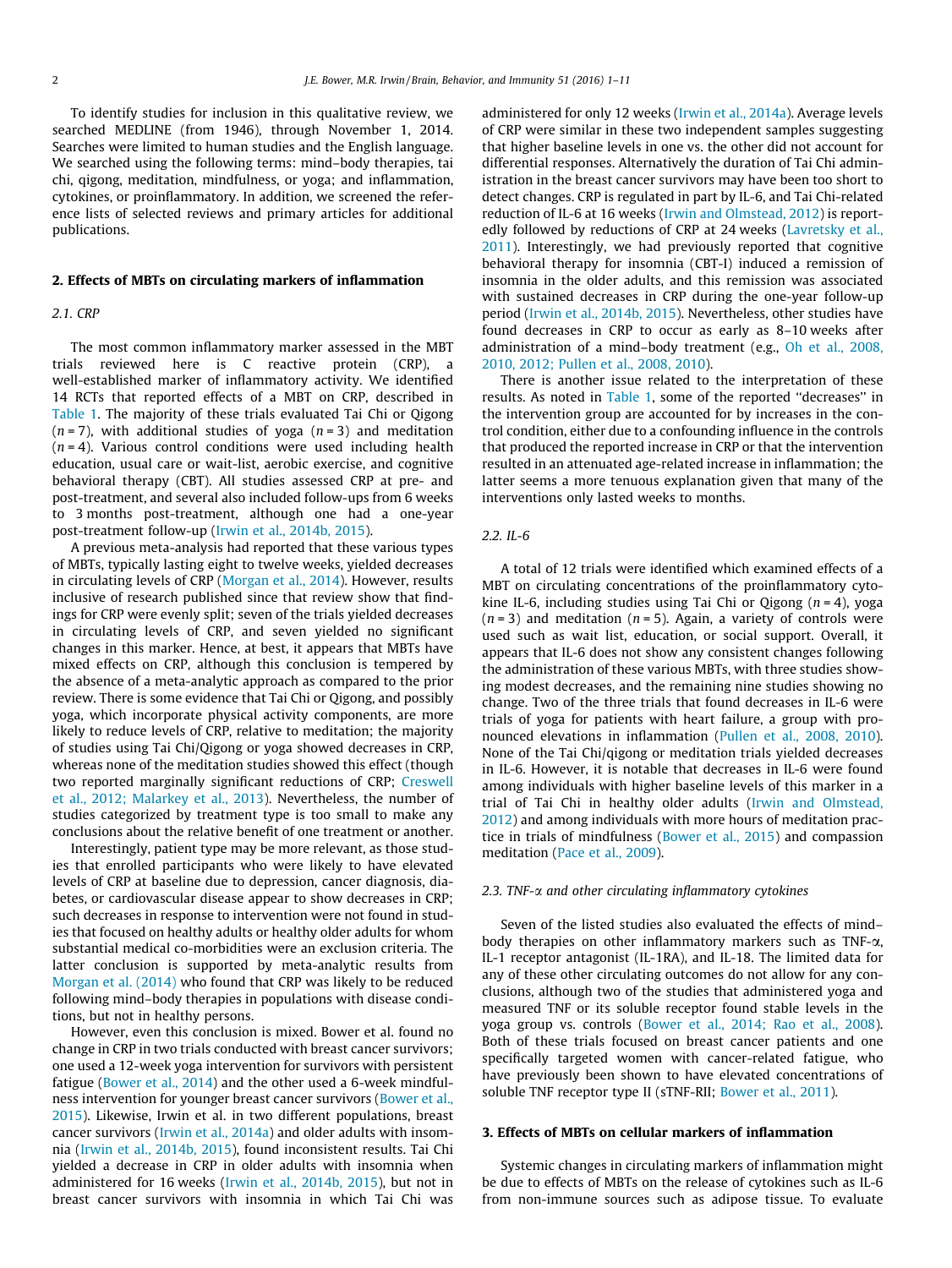#### Table 1

Randomized controlled trials evaluating the effects of mind–body therapies on circulating markers of inflammation.

| Study                                                      | Population                                                     | N, % female | Mean age<br>(range) | Intervention<br>duration, type | Intervention frequency, style                                | Control group                                     | Finding                                                                                                                                  |
|------------------------------------------------------------|----------------------------------------------------------------|-------------|---------------------|--------------------------------|--------------------------------------------------------------|---------------------------------------------------|------------------------------------------------------------------------------------------------------------------------------------------|
| Circulating markers of inflammation<br>Bower et al. (2014) | Breast cancer survivors with fatigue                           | 31(100%)    | $54(40-65)$         | 12 weeks, Yoga                 | 90 min, $2\times$ /week, Iyengar yoga                        | Health education                                  | sTNFRII-<br>(Stable in yoga vs.<br>increase in controls)<br>IL-1RA ns<br>CRP ns<br>IL-6 ns                                               |
| Bower et al. (2014)                                        | Breast cancer survivors                                        | 71 (100%)   | $46.9(28-60)$       | 6 weeks.<br>Meditation         | 2 h, $1 \times$ /week, Mindful Awareness<br>Practices        | Wait-list control                                 | CRP ns<br>$IL-6$ ns<br>sTNFRII ns                                                                                                        |
| <b>Chen</b> (2006)                                         | Healthy middle-aged women                                      | 87 (100%)   | 45                  | 12 weeks, Qi<br>Gong           | $3\times$ /week, Baduanjin                                   | No specified activities                           | $IL-6-$                                                                                                                                  |
| Chen (2010)                                                | Adults with diagnosis of Type II diabetes<br>and BMI 30-35     | 104 (43%)   | 58                  | 12 weeks, Tai Chi              | 60 min, $3\times$ /week, Chen-Style Tai Chi<br>Chuan 99-form | Conventional aerobic exercise                     | $CRP-$                                                                                                                                   |
| Creswell et al. (2012)                                     | Healthy older adults                                           | 40 (80%)    | $65(55-85)$         | 8 weeks,<br>Meditation         | 2 h, $1 \times$ /week, Mindfulness based<br>stress reduction | Wait-list control                                 | $CRP-$<br>(Trend)<br>$IL-6$ ns                                                                                                           |
| <b>Irwin and Olmstead</b><br>(2012)                        | Healthy older adults                                           | 83 (63%)    | $70(59-86)$         | 16 weeks, Tai Chi              | 40 min, $3 \times$ /week, Tai Chi Chih                       | Health education                                  | $IL-6$ ns<br>(Marg decrease in TCC<br>group with high IL-6 at<br>baseline)<br>CRP ns<br>IL-1ra ns<br>sIL-6R ns<br>sICAM ns<br>$IL-18$ ns |
| Irwin et al. $(2014a)$                                     | Breast cancer survivors with insomnia                          | 90 (100%)   | 59.8 (42-83)        |                                | 12 weeks, Tai Chi 2 h, $1 \times$ /week, Tai Chi Chih        | Cognitive behavioral therapy                      | CRP ns                                                                                                                                   |
| Irwin et al. (2014b,<br>2015)                              | Older adults with insomnia                                     | 123 (73%)   | $65(55-85)$         |                                | 16 weeks, Tai Chi $2 h$ , $1 \times$ /week, Tai Chi Chih     | Health education; Cognitive<br>behavioral therapy | $CRP-$                                                                                                                                   |
| Lavretsky et al. (2011)                                    | Elderly adults with major depression                           | 73 (62%)    | 71                  | Chih                           | 10 weeks, Tai Chi 120 min, $1 \times$ /week, Tai Chi Chih    | Health education                                  | $CRP-$                                                                                                                                   |
| Malarkey et al. (2013)                                     | Adults with elevated $CRP > 3.0$ mg/ml,<br>cardiovascular risk | 186 (88%)   | 50                  | 8 weeks.<br>Meditation         | 1 h, $1 \times$ /week, Mindfulness based<br>stress reduction | Lifestyle education                               | $CRP-$<br>(Trend)<br>$IL-6$ ns                                                                                                           |
| Janelsins (2011)                                           | Breast cancer survivors                                        | 19 (100%)   | 53 (43-78)          | 12 weeks, Tai Chi              | 60 min, $3\times$ /week, Yang style Tai Chi                  | Psychosocial support group                        | $IL-6$ ns                                                                                                                                |
| Manzaneque (2009)                                          | Healthy college students                                       | 39 (87%)    | $18 - 21$           | 4 weeks, Qi Gong               | 30 min, $3\times$ /week, Ba Duan Jin                         | No specified activities                           | TNF ns                                                                                                                                   |
| Oh et al. (2008)                                           | Cancer patients                                                | 30 (75%)    | $54(35-75)$         |                                | 8 weeks, Qi Gong 2×/week, Medical QiGong                     | Normal activities                                 | $CRP-$<br>(Attenuated increase<br>vs. controls)                                                                                          |
| Oh et al. (2010, 2012)                                     | Cancer patients                                                | 162 (57%)   | $60(31-86)$         | 10 weeks, Qi<br>Gong           | 90 min, $1-2\times$ /week, Medical Qi Gong Usual care        |                                                   | $CRP-$                                                                                                                                   |
| Oken (2010)                                                | Dementia caregivers                                            | 31 (81%)    | $65(45-85)$         | 7 weeks.<br>Meditation         | 90 min, 1x per week, Mindfulness<br>based cognitive therapy  | Education class; Respite only                     | CRP ns<br>$IL-6$ ns<br>TNF ns                                                                                                            |
| Pace et al. (2009)                                         | Healthy college students                                       | 61 (52%)    | $19(17-19)$         | 6 weeks.<br>Meditation         | 50 min, $2 \times$ /week, Compassion<br>meditation           | Health discussion group                           | $IL-6$ ns                                                                                                                                |

 $\omega$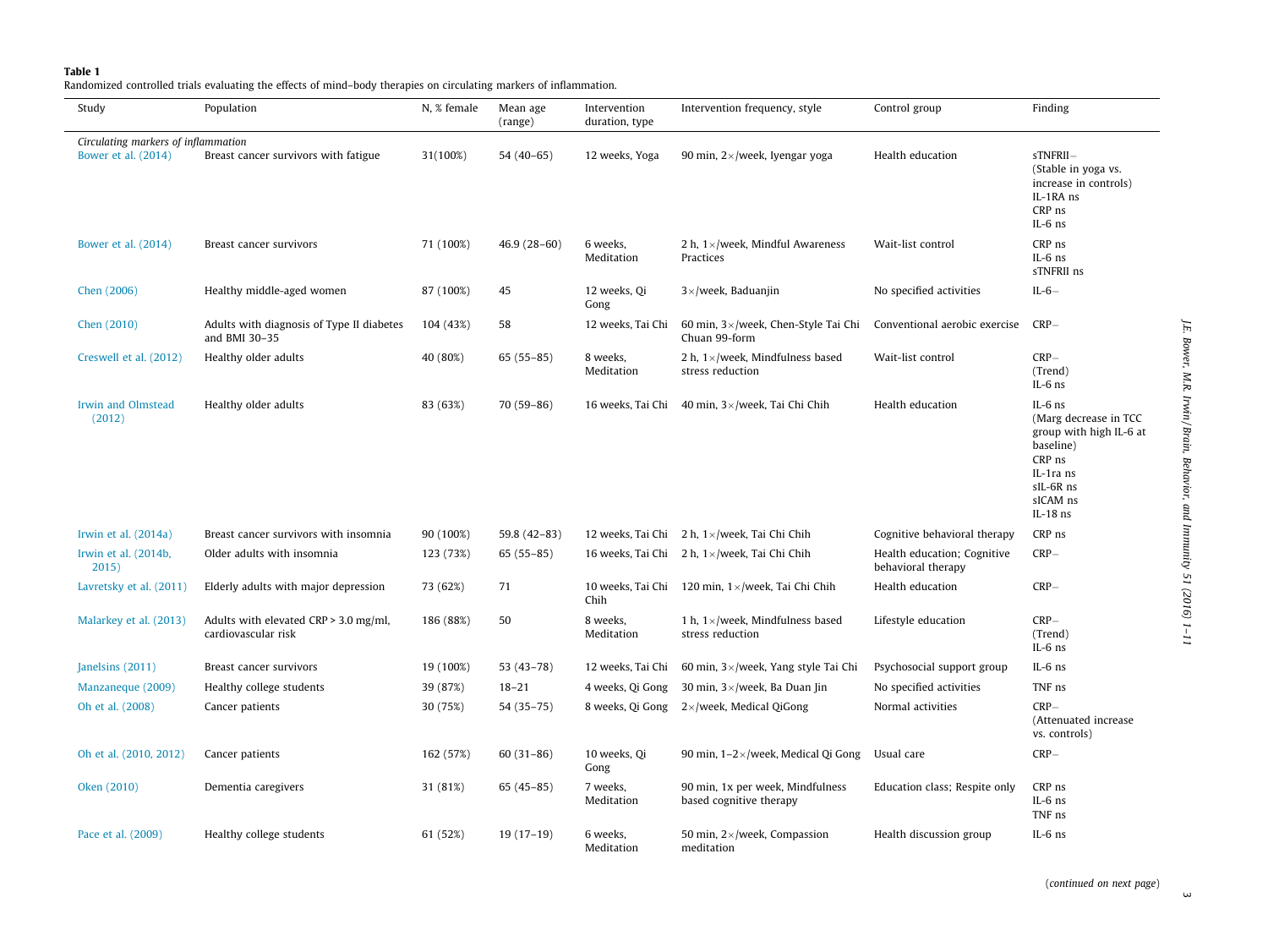|  | <b>Table 1</b> (continued) |  |
|--|----------------------------|--|
|  |                            |  |

| Study                | Population                                        | N, % female | Mean age<br>(range) | Intervention<br>duration, type | Intervention frequency, style                      | Control group                           | Finding                                                                                                                                                                                                                                                                  |
|----------------------|---------------------------------------------------|-------------|---------------------|--------------------------------|----------------------------------------------------|-----------------------------------------|--------------------------------------------------------------------------------------------------------------------------------------------------------------------------------------------------------------------------------------------------------------------------|
| Pullen et al. (2008) | Heart failure patients (Class I-III)              | 19 (53%)    | 51                  | 8 weeks, Yoga                  | 70 min, $2\times$ /week, Hatha Yoga                | Standard medical therapy                | $CRP-$<br>$IL-6-$                                                                                                                                                                                                                                                        |
| Pullen et al. (2010) | Heart failure patients (Class I-III)              | 40 (43%)    | $54(31-76)$         | 8-10 weeks,<br>Yoga            | 60 min, $2\times$ /week, Hatha Yoga                | Standard medical therapy                | $CRP-$<br>$IL-6-$                                                                                                                                                                                                                                                        |
| Rao et al. (2008)    | Breast cancer patients undergoing surgery         | 69 (100%)   | 49                  | 4 weeks, Yoga                  | 4 sessions, individual practice<br>Integrated Yoga | Counseling + exercise<br>rehabilitation | $TNF-$<br>(Increase in controls)<br>sIL-2R ns                                                                                                                                                                                                                            |
| <b>Robins (2013)</b> | Breast cancer patients undergoing<br>chemotherapy | 145 (100%)  | $50(27-75)$         | 10 weeks, Tai Chi              | 90 min, $1 \times$ /week                           | Spiritual growth group, usual<br>care   | Multiplex panel:<br>IL-1 $\beta$ ns<br>$IL-2$ ns<br>$IL-4$ ns<br>$IL-5$ ns<br>$IL-6$ ns<br>$IL-7$ ns<br>$IL-8$ ns<br>$IL-10$ ns<br>$IL-12$ ns<br>$IL-13$ ns<br>$IL-17$ ns<br>G-CSF ns<br>GM-CSF ns<br>IFN- $\gamma$ ns<br>MCP ns<br>MCAF ns<br>$MIP-1\beta$ ns<br>TNF ns |

Notes: The symbol "-" is used to indicate a significant decrease (or attenuated increase) in a particular inflammatory marker. "Trend" is used to indicate marginally significant findings (0.05 < p < .10), and "ns" is used non-significant findings.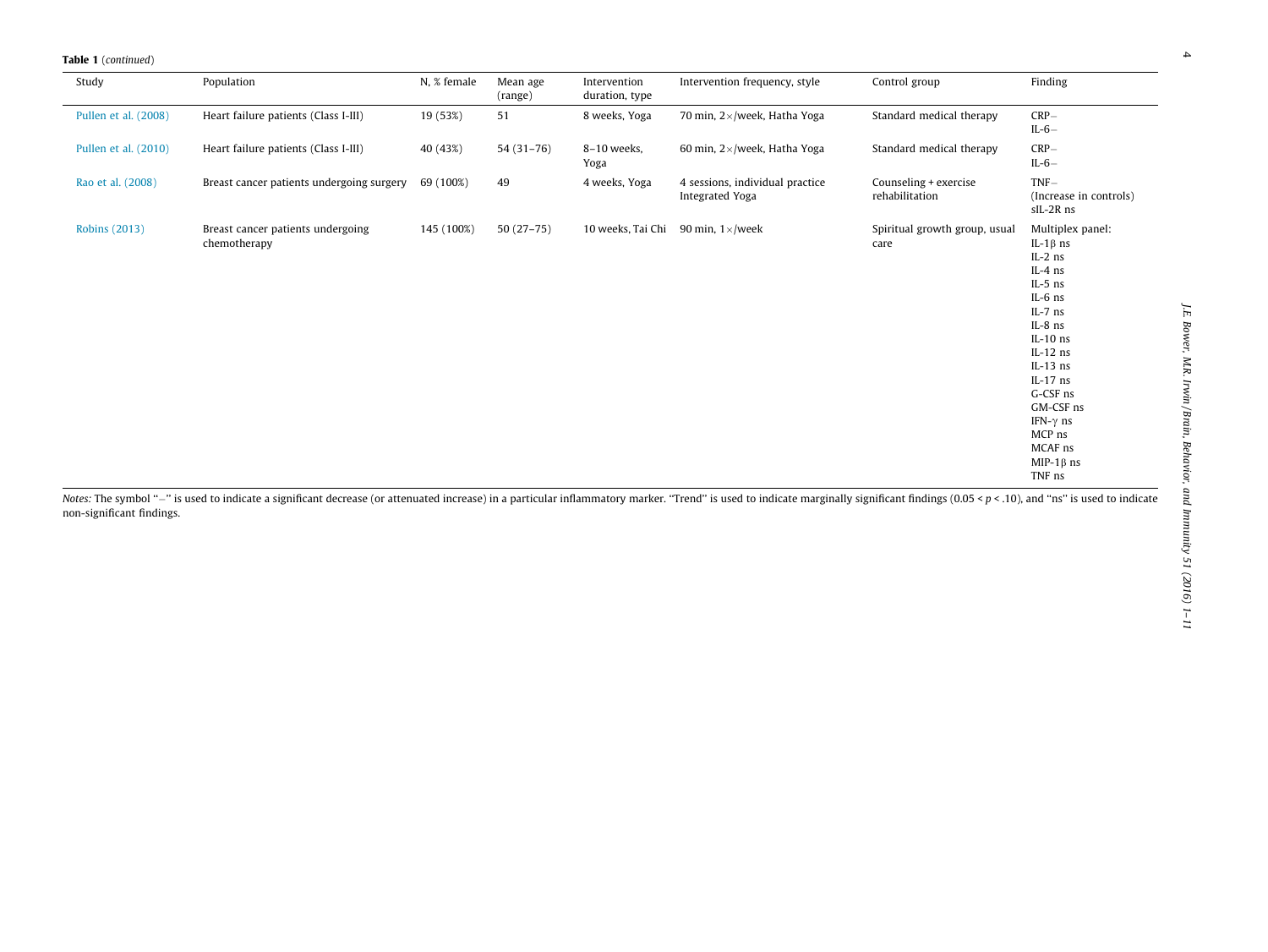whether mind–body therapies have specific effects on immune cells, which might account for decreases in circulating markers of inflammation, various cellular assays have been used to determine changes in stimulated production of IL-6, TNF, and IL-1 before and after administration of Tai Chi ( $n = 3$ ), yoga ( $n = 1$ ), and meditation  $(n = 2)$ . The total number of studies is small  $(n = 6)$ , and the findings are again mixed, which might be due to differences in assay methods as well as length of treatment administration and/or follow-up duration. For example, 4 studies evaluated the production of proinflammatory cytokines using ex vivo methods in whole blood or mixed peripheral blood mononuclear cells (Elsenbruch et al., 2005; Kiecolt-Glaser et al., 2014; McCain et al., 2008; Zautra et al., 2008), whereas 2 studies examined the intracellular production of IL-6 and TNF at the level of the monocyte, the primary source of proinflammatory cytokines (Irwin et al., 2015). In addition, some studies have focused on changes immediately after 8–10 weeks of treatment (Elsenbruch et al., 2005; McCain et al., 2008), whereas other studies have examined changes at follow-ups lasting 3 months to one year post-treatment (Irwin et al., 2015; Kiecolt-Glaser et al., 2014). Given the varying approaches and findings from these different studies, results from the individual trials are reviewed below, stratified by type of assay method. Studies are also summarized in Table 2.

Elsenbruch et al. (2005) evaluated the effects of mindfulness-based stress reduction (MBSR) on lipopolysaccharide (LPS) stimulated production of proinflammatory cytokines using whole blood in individuals with ulcerative colitis. Despite significant improvements in patient-reported outcomes of health functioning and colitis symptoms, no change in the stimulated production of TNF was found. Moreover, the intervention did not have effects on other biologic markers such as cortisol that might regulate cellular production of inflammatory cytokines. Similar negative findings were found in two other studies that showed improvements in behavioral and/or patient-reported outcomes without showing changes in cellular production of proinflammatory cytokines (McCain et al., 2008; Zautra et al., 2008). However in the Zautra et al. study, a significant reduction in the production of IL-6 was found in the CBT group, but not in the mindfulness meditation group, as compared to the education control.

In contrast to the above findings that assessed proinflammatory cytokine production after 8 to 12 weeks of treatment, differences may emerge when assessment occurs later during the follow-up period. For example, Kiecolt-Glaser et al. (2014) found no differences in LPS stimulated production of IL-6, TNF, and IL-1 in isolated peripheral blood mononuclear cells in 200 breast cancer survivors after a 12 week yoga intervention, but significant group differences were identified at 3 month follow-up. Furthermore, such differences were associated with the frequency of yoga practice, which predicted changes in these inflammatory markers. Additionally, sleep quality improved along with fatigue. Given that sleep disturbance can activate inflammatory signaling and increase markers of inflammation, it was suggested that improvements in sleep might have accounted for the decreases in cellular inflammation in this sample of breast cancer survivors.

To evaluate a cellular source of inflammation, Irwin et al. have examined the effects of Tai Chi on monocyte production of IL-6 and TNF in two independent samples of insomnia patients (Irwin et al., 2015). Assessment of cellular inflammation focused on LPS or Toll-like receptor (TLR)-4 stimulated production of IL-6 and TNF in monocytic populations, as compared to prior studies that had used mixed mononuclear cell cultures or whole blood. Tai Chi administration over 12 or 16 weeks reversed the insomnia-related increases in the percentage of monocytes expressing IL-6 alone, expressing TNF alone, and co-expressing IL-6 and TNF, with significant decreases for each of these measures (Irwin et al., 2015). Interestingly, Tai Chi administration induced

| Study                            | Population                               | N, % female | Mean age<br>(range) | duration, type<br>Intervention | Intervention frequency, style           | Control group                                       | Finding                                      |
|----------------------------------|------------------------------------------|-------------|---------------------|--------------------------------|-----------------------------------------|-----------------------------------------------------|----------------------------------------------|
| Cellular markers of inflammation |                                          |             |                     |                                |                                         |                                                     |                                              |
| Elsenbruch et al.                | Adults with ulcerative                   | 30 (67%)    | $\overline{4}$      | 10 weeks,                      | 6 h, 1 x/week, Mindfulness based stress | Wait-list control                                   | TNF ns                                       |
| (2005)                           | colitis                                  |             |                     | Meditation                     | reduction program                       |                                                     |                                              |
| (2014a)<br>Irwin et al.          | Breast cancer survivors<br>with insomnia | 90 (100%)   | 59.8 (42-83)        | 12 weeks, Tai Chi              | 2h, 1×/week, Tai Chi Chih               | Cognitive behavioral therapy                        | $11 - 6 -$<br>–<br>FNF                       |
| Irwin et al. (2015)              | Older adults with<br>insomnia            | 123 (73%)   | (35)<br>$65(55-$    | 16 weeks, Tai Chi              | 2 h, 1 × /week, Tai Chi Chih            | Health education; Cognitive behavioral therapy      | $TNF-$<br>$L-6-$                             |
| Kiecolt-Glaser                   | Breast cancer survivors                  | 200 (100%)  | $51.6(27 - 76)$     | 12 weeks, Yoga                 | 90 min, 1×/week, Hatha yoga             | Wait-list                                           | $L$ -6–                                      |
| et al. (2014)                    |                                          |             |                     |                                |                                         |                                                     | $\ensuremath{\mathsf{T}\mathsf{NF}}\xspace-$ |
|                                  |                                          |             |                     |                                |                                         |                                                     | $L1-$                                        |
|                                  |                                          |             |                     |                                |                                         |                                                     | $($ All at 3-                                |
|                                  |                                          |             |                     |                                |                                         |                                                     | month FU)                                    |
| McCain et al.                    | Adults with diagnosis of                 | 252 (40%)   | $\overline{42}$     | 10 weeks, Tai Chi              | 90 min, 1 x/week, Short form Tai Chi    | Cognitive behavioral relaxation training; Spiritual | $1L-6$ ns                                    |
| (2008)                           |                                          |             |                     |                                |                                         | growth; Wait-list control                           | <b>NF</b> ns                                 |
| Zautra et al                     | Rheumatoid arthritis                     | 144 (68%)   | 56                  | 8 weeks,                       | 2 h, 1 x/week, Mindfulness based stress | Cognitive behavioral therapy (CBT) for pain;        | $L-6$ ns in                                  |
| (2008)                           | patients                                 |             |                     | Meditation                     | reduction without yoga                  | Education only                                      | MBSR;                                        |
|                                  |                                          |             |                     |                                |                                         |                                                     | $L-6-$ in CBT                                |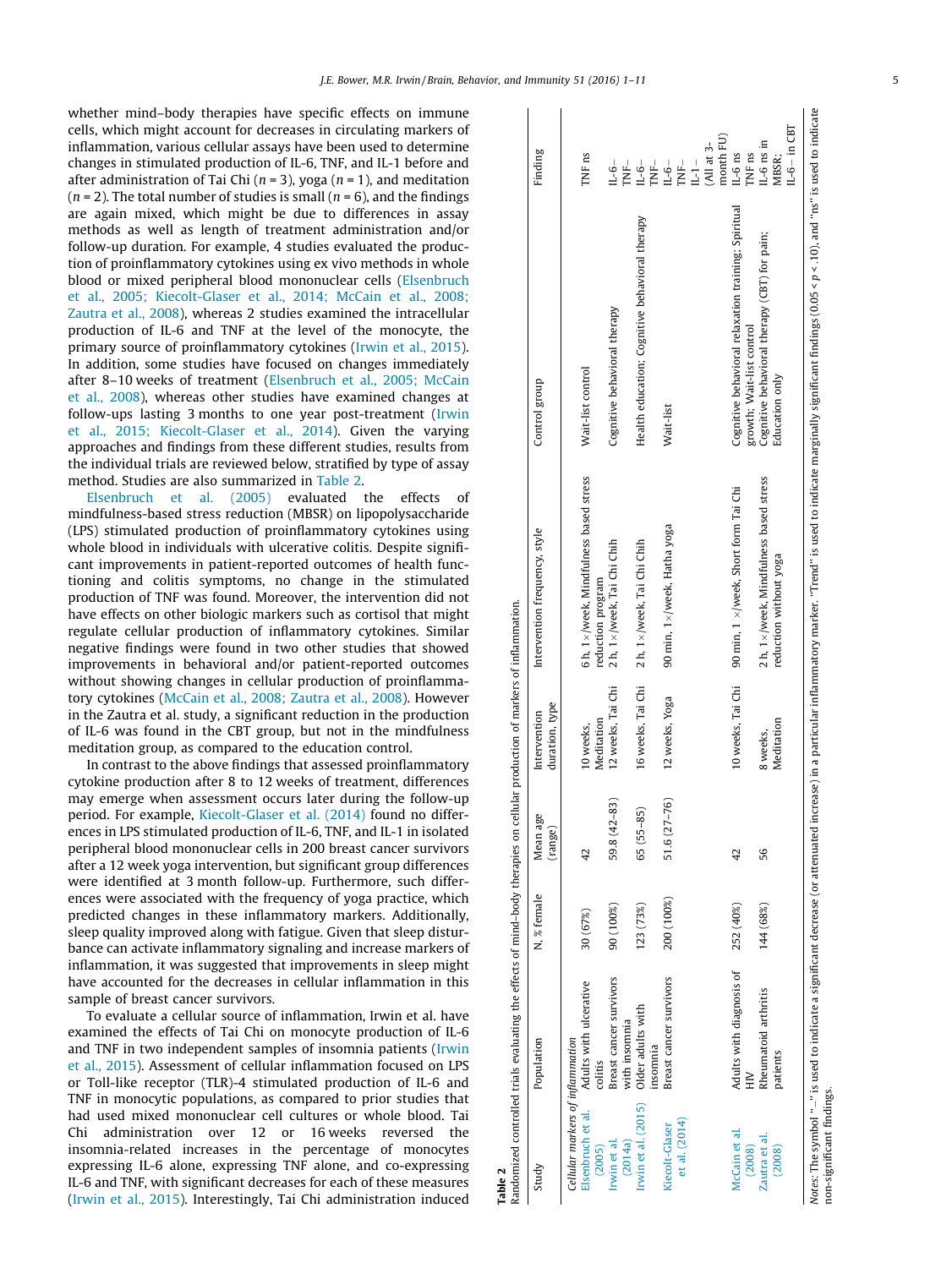decreases as early as 2 months, with effects maintained over the course of a one year follow-up.

#### 4. Effects of MBTs on gene expression inflammatory pathways

As demonstrated in several studies in the growing field of social genomics, significant life adversity is associated with alterations in gene transcriptional programs expressed under basal conditions in circulating immune cells (Cole, 2014). Indeed, genome wide transcriptional profiling of leukocytes from individuals experiencing a range of life adversities (e.g., bereavement, loneliness, low socioeconomic status) has shown a common pattern of increased expression of proinflammatory genes, which is often accompanied by a focal suppression of genes involved in innate antiviral responses (Irwin and Cole, 2011). Bioinformatic analyses of these gene expression data have identified specific transcription factors (TFs) as potential mediators of this transcriptional shift, with evidence of activation of proinflammatory NF-KB/Rel family TFs and GATA-family TFs, decreased activity of interferon response factors (IRFs), and decreased activity of the glucocorticoid receptor (Cole, 2014). The glucocorticoid receptor would otherwise antagonize  $NF$ - $KB/Rel$  factors and reduce inflammation.

Building on this work, genomics-based methods have been recently used to assess inflammation and the ability of MBTs to reverse inflammatory gene expression. Seven RCTs have examined the effects of MBTs on inflammation-related gene expression, including trials of Tai Chi  $(n=3)$ , meditation  $(n=3)$ , and yoga  $(n = 1)$ , described in Table 3. These studies have included a variety of control and comparison groups, including CBT, health education, and wait list. Results are consistent across trials and approaches; all have been shown to reverse the pattern of leukocyte transcriptional alterations including activation of genes regulated by the proinflammatory NF-<sub>KB</sub>/Rel family.

The effects of three different meditation interventions on gene expression profiles have now been examined in various samples – lonely older adults (Creswell et al., 2012), adult caregivers (Black et al., 2014), and women with early stage breast cancer (Bower et al., 2015) – yielding consistent findings across each type of meditation. Creswell et al. (2012) identified 143 genes showing greater than 25% differential change over time with mindfulness based stress reduction (MBSR), in which the MBSR group showed a down-regulation of 69 genes and an up-regulation of 74 genes relative to the wait list controls. Using a TELiS bioinformatics analytic strategy, there was evidence of reduced activity of  $NF$ - $\kappa$ B target genes in the MBSR subjects that were prominently found in the monocytes consistent with prior studies on the cellular production of inflammatory cytokines. Black et al. (2014) generated a similar set of results using a yogic meditation intervention, in which the yogic meditation group showed a down-regulation of 49 genes and an up-regulation of 19 genes relative to a control group that listened to relaxing music. Down-regulated transcripts included a number of proinflammatory cytokines (e.g., IL8) as well as activation-related immediate-early genes (e.g., JUN, FOSB). Given the prior findings by Creswell et al. (2012), 3 other prototypical proinflammatory cytokines were examined, with results showing small reductions in IL-6 and IL-1 transcripts and a small increase in TNF transcripts. Nevertheless, promoter-based bioinformatic analysis again showed reduced expression of genes bearing  $NF$ - $KB$ -response elements in the yogic meditation group as compared to controls. Finally, Bower et al. (2015) interrogated differences in a 19-transcript composite of proinflammatory genes to reveal a significantly greater decline from baseline to post-intervention in a mindfulness training group versus wait list control. Reduced activity of the proinflammatory transcription factor  $NF-\kappa B$  and increased activity of the anti-inflammatory

| i                                 |
|-----------------------------------|
|                                   |
|                                   |
|                                   |
|                                   |
|                                   |
|                                   |
|                                   |
|                                   |
|                                   |
|                                   |
|                                   |
| ֖֖֖֖֖֖֪ׅ֪ׅ֖֚֚֚֚֚֚֚֚֚֚֚֚֚֚֚֚֚֬֝֝֝֝ |
|                                   |
|                                   |
|                                   |
|                                   |
|                                   |
| l                                 |
|                                   |
|                                   |
|                                   |
|                                   |
|                                   |
|                                   |
|                                   |
|                                   |
|                                   |
| J                                 |
| Í<br>j                            |
| Ī                                 |
|                                   |
| i                                 |
| ĺ                                 |
|                                   |
|                                   |
|                                   |
|                                   |
|                                   |
|                                   |
|                                   |
| j                                 |
|                                   |
|                                   |
|                                   |
|                                   |
| ۱                                 |
|                                   |
|                                   |
| ׇ֚֘֡                              |
|                                   |
|                                   |
|                                   |
|                                   |
|                                   |
|                                   |
| ľ                                 |
|                                   |
| j                                 |
| ı                                 |

Table 3

| Finding                                              | $NF$ - $kB$ -<br>IRF+                                        | (Attenuated increase vs<br>controls)<br>$NF - KB -$ | $NF$ - $KB$ -<br>IRF+                   | $NF - KB -$                                    | $NF$ - $kB$ -<br>IRF+                                        | $NF$ - $KB$ -<br>庄<br>区                  | $NF$ - $KB$ -<br>IRF+                             |                                                                                                                                                                                                                   |
|------------------------------------------------------|--------------------------------------------------------------|-----------------------------------------------------|-----------------------------------------|------------------------------------------------|--------------------------------------------------------------|------------------------------------------|---------------------------------------------------|-------------------------------------------------------------------------------------------------------------------------------------------------------------------------------------------------------------------|
| Control group                                        | Relaxing music                                               | Health education                                    | Health education                        | Wait-list control                              | Wait-list control                                            | Cognitive behavioral therapy             | Health education; Cognitive<br>behavioral therapy |                                                                                                                                                                                                                   |
| Intervention duration, Intervention frequency, style | 12 min, 7 days/week, Kirtan Kriya                            | 60 min, $1 \times$ /week                            | 90 min, 2 ×/week, Iyengar yoga          | 2 h, 1 × /week, Mindful Awareness<br>Practices | 2 h, $1 \times$ /week, Mindfulness based stress<br>reduction | 2 h, 1 x /week, Tai Chi Chih             | 2 h, 1 x /week, Tai Chi Chih                      |                                                                                                                                                                                                                   |
| type                                                 | 8 weeks, Meditation                                          | 12 weeks, Tai Chi                                   | 12 weeks, Yoga                          | 6 weeks, Meditation                            | 8 weeks, Meditation                                          | 12 weeks, Tai Chi                        | 16 weeks, Tai Chi                                 |                                                                                                                                                                                                                   |
| Mean age<br>range)                                   | 60.5                                                         | 67.1 (60-72)                                        | 54 (40-65)                              | 46.9 (28-60)                                   | $65(55-85)$                                                  | 59.8 (42-83)                             | 65 (55-85)                                        |                                                                                                                                                                                                                   |
| female<br>≫<br>Z                                     | 39 (92%)                                                     | $(80.8\%)$<br>26                                    | 31(100%)                                | 71 (100%)                                      | 40 (80%)                                                     | 90 (100%)                                | 123 (73%)                                         |                                                                                                                                                                                                                   |
| Population                                           | Adult caregivers                                             | Older adults                                        | Breast cancer survivors with<br>fatigue | Breast cancer survivors                        | Healthy older adults                                         | Breast cancer survivors with<br>insomnia | Older adults with insomnia                        | Notes: The symbol "-" is used to indicate a significant decrease (or attenuated increase) in a particular inflammatory marker.<br>Abbreviations: NF-KB = nuclear factor kappa B; IRF = interferon response factor |
| Study                                                | Gene expression inflammatory pathways<br>Black et al. (2013) | Black et al. (2014)                                 | Bower et al. (2014)                     | Bower et al. (2014)                            | Creswell et al. (2012)                                       | Irwin et al. (2014)                      | Irwin (2015)                                      |                                                                                                                                                                                                                   |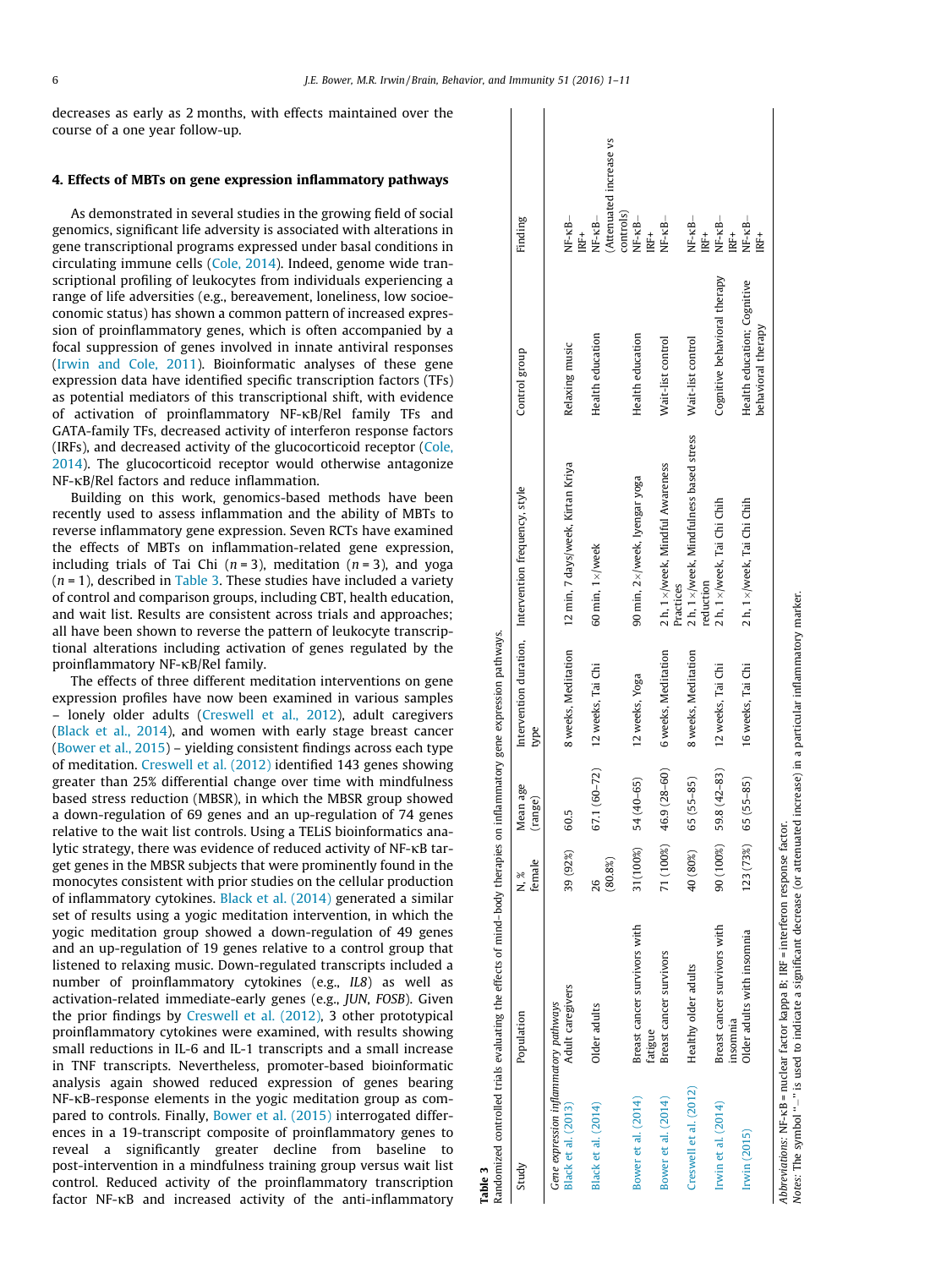glucocorticoid receptor was again implicated using TELiS based bioinformatics analyses.

Consistent with these homogenous effects using various types of meditation, yoga appears to generate similar differences in inflammatory gene expression. In a study of yoga for breast cancer survivors with persistent fatigue, Bower et al. (2014) identified 435 gene transcripts showing a >15% differential change over time; 282 transcripts showed up-regulation, and 153 transcripts showed down-regulation in the yoga group relative to health education controls. TELiS promoter-based bioinformatic analyses of these differentially regulated genes again demonstrated reduced activity of NF-KB, and also showed increased activity of the glucocorticoid receptor in the yoga group vs. controls.

Finally, Irwin et al. (2014a, 2015) have shown that Tai Chi produced decreases in inflammatory gene expression, similar to the effects of meditation and yoga. In a study of breast cancer survivors with insomnia, analyses of an a priori-selected set of 19 proinflammatory gene transcripts showed a 9.0% (±2.5%) greater decline over time in average expression in TCC participants relative to CBT-I participants (Irwin et al., 2014a). Genome wide analysis of this sample showed a  $\geq 1.2$ -fold down-regulation of 68 gene transcripts in the TCC group relative to CBT-I, of which inflammatory transcripts were prominently identified. In a study of older adults with insomnia, Tai Chi similarly induced a down-regulation of genes transcripts involved in immunological activation and inflammation (e.g., IL6, IFNGR1, CD69, FOSB, FOS, IFNG, JUNB, IL8, IL1B, PTGS2) (Irwin et al., 2015). TELiS analyses in both studies implicated reduced activity of  $NF$ - $\kappa$ B with the primary cellular context being the monocyte population. Only one small study has directly measured changes in activation of  $NF$ - $\kappa$ B (as opposed to the TELiS-based inferential analyses) and found that the practice of Tai Chi relative to a health education control attenuated the rise in NF- $\kappa$ B found in the controls (Black et al., 2014).

One issue relevant for interpretation of results from these trials that have evaluated gene expression profiling is the use of a single social genomics lab. Cole et al. have performed the gene expression assays and associated bioinformatics analyses for all 7 studies. However, there are corroborating data from another group that found decreased  $NF$ - $\kappa$ B activity following acute induction of the relaxation response (Bhasin et al., 2013). Because these results were not obtained as part of an RCT, the findings were not included in the overall review. Additional studies are needed to substantiate the positive findings seen in these initial trials.

#### 5. Summary of results

Over the past decade investigators have become increasingly interested in the impact of MBTs on markers of inflammation. We reviewed a total of 26 trials that examined effects of Tai Chi, Qigong, meditation, and yoga interventions on inflammatory outcomes. The majority of studies  $(n = 19)$  focused on circulating markers, particularly CRP. We found mixed evidence that the MBTs evaluated in these trials led to alterations in circulating concentrations of CRP, with half of the studies showing decreases (or attenuated increases) of CRP in the intervention group and the other half of the trials showing no significant change of CRP. The evidence for effects of MBTs on IL-6 and other inflammatory markers was also mixed, with the majority of studies showing no change. Of note, the trials that yielded non-significant results for inflammatory markers did show beneficial effects on symptoms and other outcomes, indicating that the therapies were effective in improving some aspects of health.

Studies that evaluated cellular markers of inflammation, assessed by production of proinflammatory cytokines after ex vivo stimulation, were somewhat more promising. Among these studies, 50% (3 of 6) of the trials showed that production of inflammatory cytokines was reduced following Tai Chi or yoga administration. Two of the trials that showed a reduction of inflammatory cytokines were conducted with breast cancer survivors, though trials conducted with other populations at risk for elevated inflammatory activity (HIV, ulcerative colitis) did not show such effects.

Results for trials examining genomic inflammatory markers consistently indicated a decrease in inflammatory gene expression profiles; each of the 7 trials that assessed genomic markers of inflammation showed effects on inflammatory signaling pathways, specifically reductions in NF-KB activity. These effects were seen in trials of yoga, Tai Chi, and meditation, and occurred in diverse populations. Further, effects on genomic markers were seen even in trials that did not evidence decreases in circulating inflammatory markers, suggesting that alterations in molecular signaling pathways may be more sensitive to these interventions, at least in the short term. More sustained practice may be required to alter circulating markers, such as CRP, that provide a more integrated, comprehensive measure of systemic inflammatory activity. Indeed, in the exercise literature, year-long physical activity interventions have been required to reduce circulating levels of CRP (e.g., Nicklas et al., 2008).

The limitations of the current literature are several fold. First, many of the RCTs included only a small number of subjects, and did not rely on estimates of statistical power to determine sample size needed for outcomes related to inflammation. Hence, inability of several studies to identify reductions in markers of inflammation may be a consequence of inadequate statistical power, as opposed the lack of efficacy of the MBTs. Second, subjects included within studies, and across RCTs, showed considerable heterogeneity in terms of age as well as clinical characteristics (i.e., healthy adults vs. patient populations) which might contribute to mixed results. Third, studies did not routinely evaluate levels of inflammation as an inclusion criteria for study entry; inclusion of subjects who show no or little evidence of inflammation at baseline might limit the ability to determine whether MBTs or other interventions reduce inflammation given limits of assay sensitivity and potential ''floor effects''. Fourth, many of the interventions were administered over weeks and such a short time frame may not be adequate to detect changes in circulating or systemic markers of inflammation. This possibility is particularly salient given evidence of more consistent effects of MBTs to reduce inflammatory gene expression profiles and cellular markers of inflammation; such upstream changes in the inflammatory cascade would likely be occurring prior to changes in circulating markers. Fifth, the latter issue is relevant to the vast majority of RCTs that did not conduct longer term follow-up following administration of the MBTs. Sixth, many of the RCTs relied on wait list or usual care controls, and it is possible that the effects of MBTs on the inflammatory markers might be a consequences of non-specific factors such as social support due to group participation or expectation for benefit. Finally, many of the RCTs did not systematically evaluate fidelity of intervention administration and/or effects of participant adherence on changes in the inflammatory outcomes.

#### 6. Mechanisms

What are the mechanisms through which these diverse approaches might lead to changes in inflammation, particularly changes in cellular and genomic markers? A number of conceptual models have been proposed to explain the effects of MBTs on a broad range of outcomes (Creswell and Lindsay, 2014; Gard et al., 2014; Holzel et al., 2011; Taylor et al., 2010), all of which emphasize the important of self-regulation as a central goal of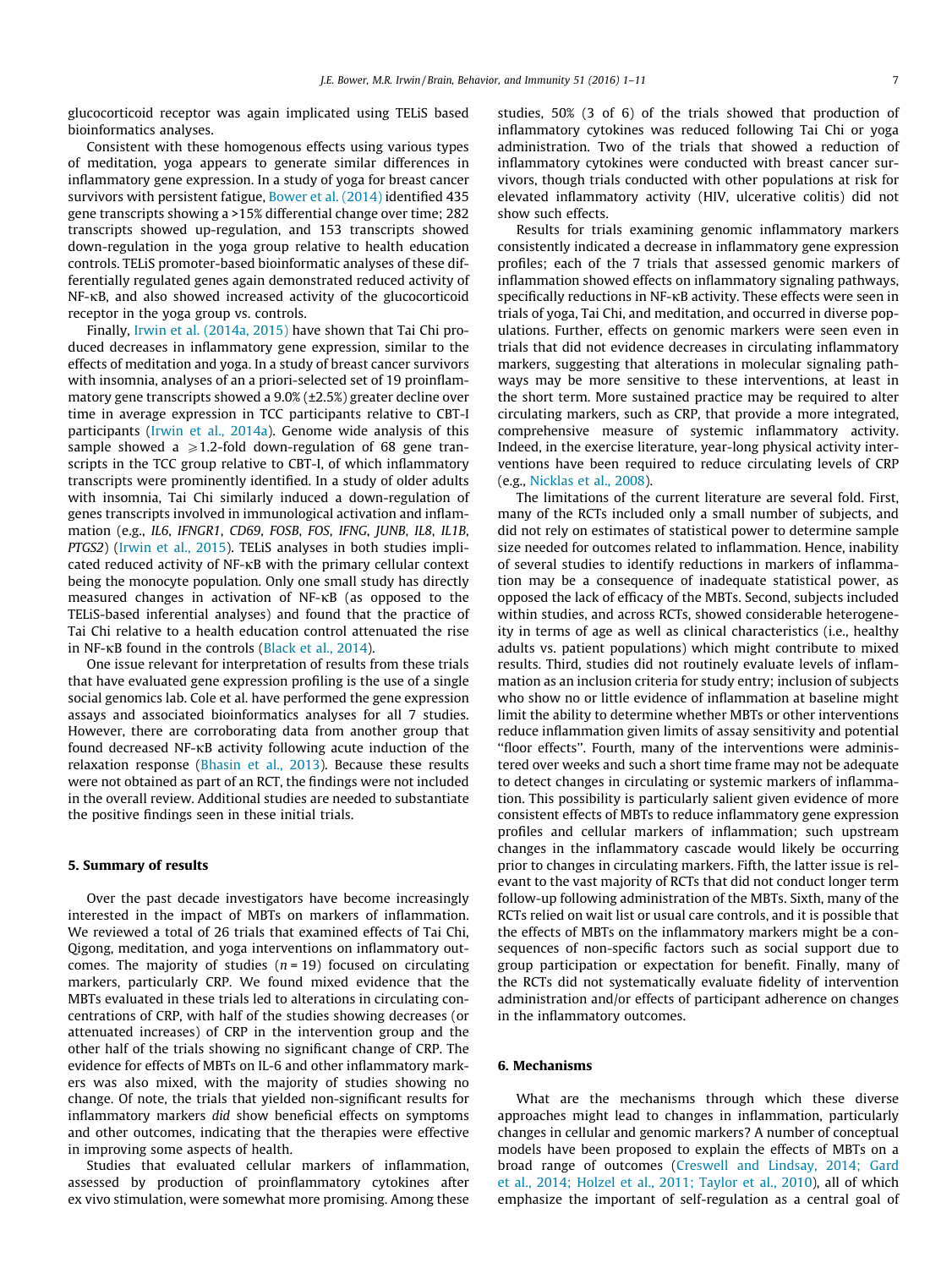

Fig. 1. Potential pathways linking mind-body therapies and inflammatory biology, focusing on neuroendocrine mechanisms. Mind-body interventions may influence neural regions that regulate downstream stress response pathways, including the autonomic nervous system (ANS) and the hypothalamic–pituitary–adrenal (HPA) axis. The ANS and the HPA axis may, in turn, influence the production of proinflammatory cytokines via effects of their ligands on adrenergic, cholinergic, and glucocorticoid receptors on immune cells. Stimulation of adrenergic receptors by epinephrine and norepinephrine can activate proinflammatory transcription factors such as NF-KB, whereas stimulation of GC receptors can inhibit proinflammatory cytokine production. Randomized controlled trials of mind–body therapies have demonstrated reduced pro-inflammatory signaling through NF-KB and increased anti-inflammatory GR signaling, suggesting that these approaches may modulate gene expression to reduce inflammation. However, effects on stimulated production of proinflammatory cytokines and circulating cytokine concentrations are mixed.

MBTs. We draw from these models, and from the empirical literature, to identify pathways that are most relevant to inflammation, including neuroendocrine, neural, and psychological/behavioral mechanisms. These pathways are illustrated in Fig. 1. Of note, although we focus here on ''top down'' pathways, MBTs may also have more direct physiological effects (e.g., neuromuscular, cardiovascular) relevant for inflammation, as discussed in the section on active ingredients.

#### 6.1. Neuroendocrine mechanisms

At the most proximal level, alterations in the autonomic nervous system (ANS) and the hypothalamic–pituitary–adrenal (HPA) axis likely play an important role in structuring intervention-related changes in inflammatory activity. These systems are key regulators of inflammatory gene expression (Irwin and Cole, 2011) and, as mediators of the stress response, are targeted by mind–body interventions.

Autonomic nervous system: Focusing first on the ANS, preliminary evidence indicates that MBTs are associated with decreases in sympathetic activity and increases in parasympathetic activity (Audette et al., 2006; Creswell and Lindsay, 2014; Motivala et al., 2006), reflecting greater sympathovagal balance. These alterations have been observed at rest, following practice of the technique, and in response to acute stress, although results may depend on the nature of the stimulus. Sympathovagal balance is thought to reduce inflammation via decreased adrenergic signaling. Indeed, Irwin et al. found that TCC led to reduced activity of cAMP response element-binding protein (CREB) family transcription factors, which is consistent with reduced sympathetic nervous system signaling through  $\beta$ -adrenergic receptors, in tandem with decreases in NF-KB activity (Irwin et al., 2015). Similar changes in CREB signaling were found in a yoga trial that also showed reduced  $NF$ - $KB$ activity (Bower et al., 2014). Increases in parasympathetic nervous system activity may also reduce inflammation via the anti-inflammatory cholinergic pathway (Tracey, 2009). However, the mediating role of the ANS in intervention-induced reductions in inflammation has not been formally tested. Future studies should incorporate sophisticated measures of ANS activity along with inflammatory signaling to explicate these links.

HPA axis: Cortisol, the end product of HPA axis activity, has potent anti-inflammatory effects. Thus, alterations in cortisol production or in glucocorticoid receptor sensitivity have the potential to modulate inflammatory processes. In terms of cortisol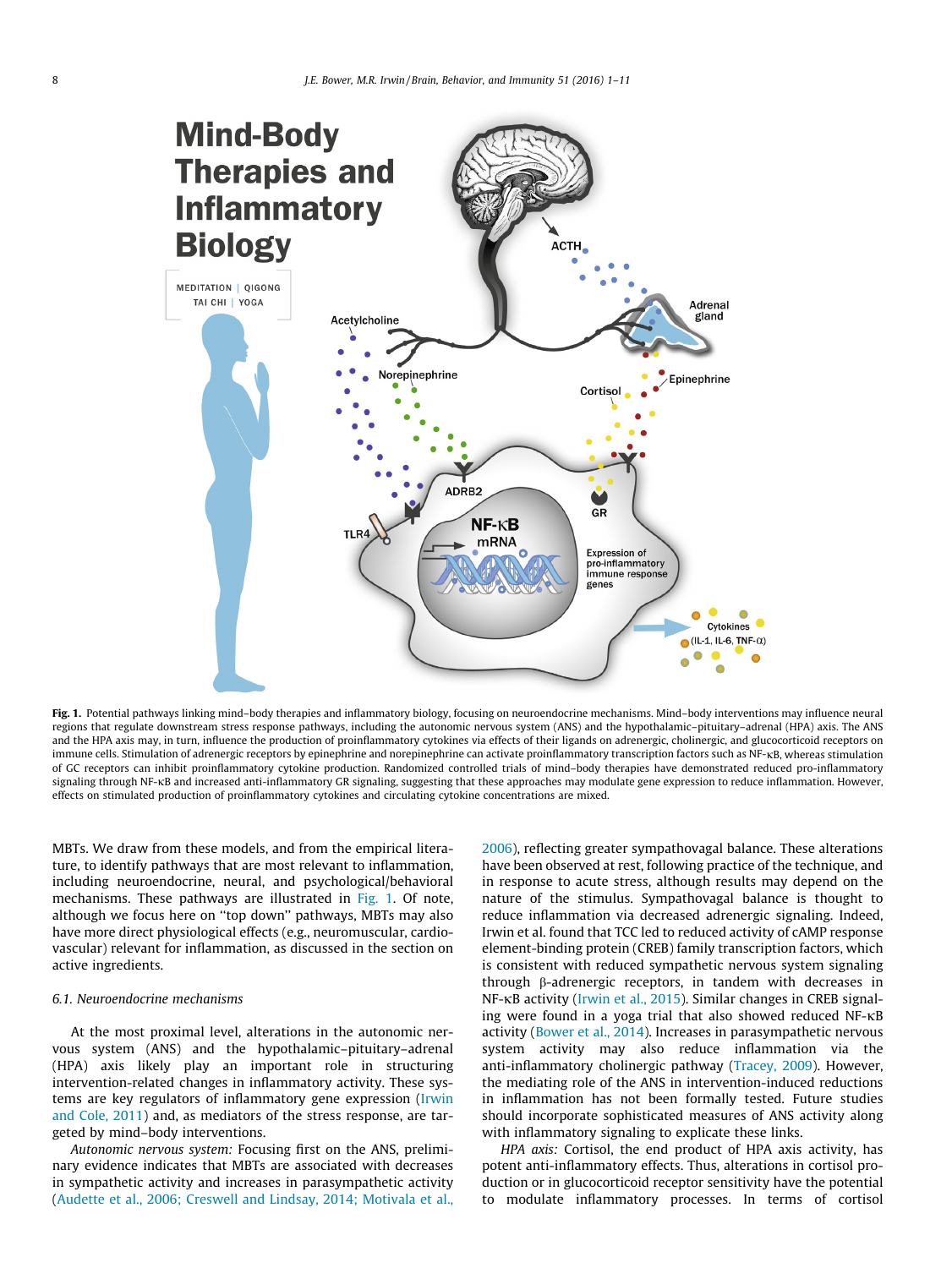production, there is mixed evidence that MBTs influence cortisol reactivity to acute stress; for example, a study of compassion meditation found no effect on cortisol reactivity to the Trier Social Stress Task (TSST), a standardized psychosocial stressor (Pace et al., 2009), whereas a study of brief mindfulness training found increased reactivity to the TSST (Creswell et al., 2014). Effects on measures of diurnal cortisol output are similarly mixed. However, several trials have shown that MBTs lead to changes in glucocorticoid receptor signaling, which may in turn influence inflammatory processes. Specifically, studies of Tai Chi, mindfulness, and yoga have shown increases in anti-inflammatory GR signaling in the intervention group vs. control, which co-occur with decreases in NF-KB (Bower et al., 2014; Bower et al., 2015; Irwin et al., 2014a, 2015). This pattern of results – namely, that MBTs influence GR signaling without affecting cortisol production – suggests that receptor sensitivity may be modulated by these interventions. This is important given that the increased inflammatory activity seen in the context of chronic stress is hypothesized to be due to alterations in GR sensitivity (Miller et al., 2008). Thus, targeting GC signaling mechanisms may have substantial benefit for altering these dynamics.

#### 6.2. Neural mechanisms

Activity in the ANS and HPA axis is modulated by threat-related areas of the brain, including the amygdala, dorsal anterior cingulate cortex, anterior insula, and periaqueductal gray. These areas have been described as a ''neural alarm system'' that detects and elicits adaptive responses to impending danger or harm (Eisenberger and Cole, 2012). Given that many MBTs either implicitly or explicitly involve a focus on promoting relaxation and decreasing threat reactivity, it plausible that activity in these ''neural alarm'' regions may be responsive to mind–body approaches and may mediate downstream effects on inflammation. Most of the research on neural correlates of MBTs has focused on meditative practices, and there is preliminary evidence that mindfulness is associated with alterations in threat-related brain regions, including decreased amygdala reactivity (Goldin and Gross, 2010) and reduced functional connectivity of the amygdala with other threat-related regions (Taren et al., 2015).

MBTs may also influence regulatory areas of the brain that modulate activity in threat-related regions. In particular, mindfulness training interventions have been shown to increase recruitment of the prefrontal cortex in the context of emotion-regulation tasks (Creswell and Lindsay, 2014). These findings are consistent with the focus of mindful training on enhancing emotion regulation. Further, it is possible that mindfulness and other MBTs may influence activity in reward-related regions, such as the ventromedial prefrontal cortex (VMPFC), ventral striatum, and septal area, which also have inhibitory effects on threat-related physiological responding (Eisenberger and Cole, 2012).

Although we have focused primarily on the stress-reducing effects of MBTs, other dimensions of these approaches may also be relevant for inflammation. In particular, a key component of all of the MBTs reviewed here is focused bodily awareness. The insular cortex receives afferent signals from the body via viscerosensory pathways and is involved in the representation and integration of this information; it also modulates autonomic output. Thus, to the extent that MBTs lead to alterations in these signals, or to their neural representation and integration by the insula and other neural regions, this may drive changes in downstream autonomic processing and inflammatory activity. Indeed, there is evidence that mindfulness training leads to alterations in insula activity as well as changes in connectivity with prefrontal areas (Farb et al., 2013). Yoga is also hypothesized to facilitate integration of ''top down'' and ''bottom up'' neural processes, although this has not been evaluated (Gard et al., 2014).

#### 6.3. Psychological and behavioral mechanisms

At the psychological level, MBTs target psychological processes that have been directly and indirectly linked to threat-, reward-, and regulatory brain regions and to stress-related physiological systems. For example, MBTs lead to decreases in perceived stress, depression, and anxiety, along with increases in control, self-efficacy, emotion regulation, and peace and meaning life (Gard et al., 2014; Goyal et al., 2014; Holzel et al., 2011). Changes in these domains have been shown to be associated with MBSR effects on telomerase activity (Jacobs et al., 2011), but such pathways have not been tested for inflammatory outcomes. Certain MBTs may also have effects on processes that are not directly targeted by the intervention, but still have relevance for inflammation. For example, Creswell et al. found that MBSR led to decreases in loneliness, which has been associated with elevated inflammatory activity (Creswell et al., 2012). Further, MBTs may influence health behaviors relevant for inflammation, such as sleep (Irwin et al., 2014b).

#### 7. Active ingredients

Mind–body treatments include multiple components, including breathing, focused attention, meditation, and physical movements. The different MBTs place different emphasis on these components. For example, mindfulness and other meditative practices focus on conscious and intentional mental activities. Physical movements, if they are included as part of the intervention, are typically performed in the service of cultivating awareness of one's body and its interaction with the environment. On the other hand, Tai Chi is a more physical practice; indeed, the flowing physical movements that are performed during Tai Chi can achieve 50–74% of the maximal heart rate, depending on the age of the individual and the intensity of practice. Yoga is also a more physical practice that emphasizes the importance of postures (asanas) for treatment effects. Although our review did not identify systematic differences between these approaches for inflammatory outcomes, it is certainly plausible that different MBTs may work through different mechanisms, which may modulate effects on inflammatory biology. Certainly effects on other outcomes (functional, behavioral, psychological) may differ by approach.

Another important issue in the literature on MBTs is the degree to which intervention effects are due to what are thought to be the ''active ingredients'' of the intervention, or to non-specific factors, such as expectations, attention from an experienced instructor, and/or group context. Carefully designed control groups are required to test these alternative hypotheses. In conducting this review, it is encouraging to find that many of the trials assessing inflammatory outcomes did use active control groups, including health education, support/counseling, and exercise. The optimal control group will, of course, depend on the question under investigation. For example, to determine whether the effects of Tai Chi are primarily due to physical activity, an exercise control group would be optimal. Or, to determine whether the effects of yoga are primarily due to stretching and associated changes in muscle-derived inflammatory markers, a stretching control would be preferred. Of note, research comparing yoga to stretching has shown mixed effects on psychological and physiological measures (e.g., Chandwani et al., 2014; Corey et al., 2014), though differential effects on inflammatory processes have not been examined.

One potential complication in the selection of control groups is the possibility that they may control for what is considered to be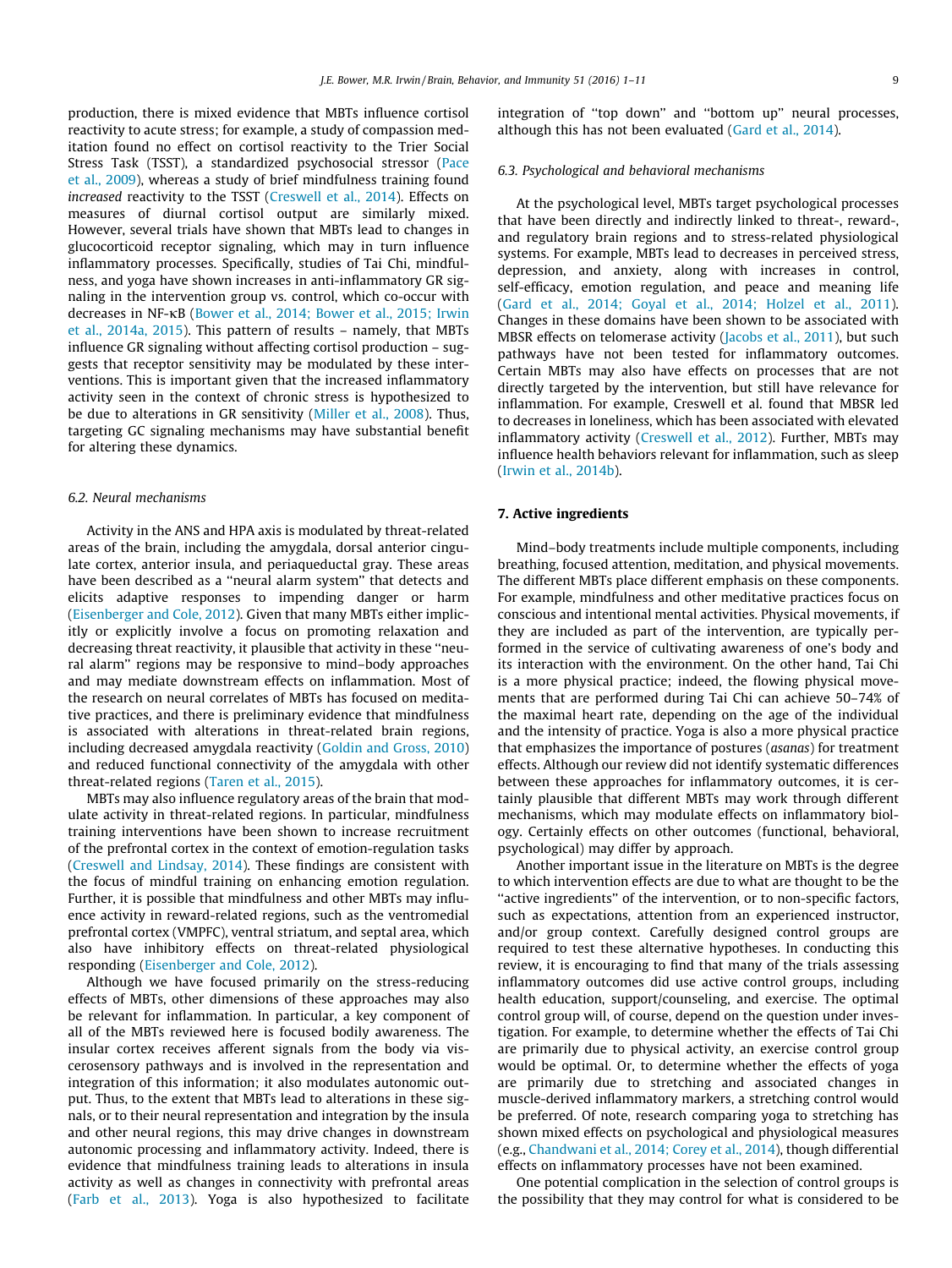an essential part of the intervention. For example, we have elected not to use relaxation as a control condition in our yoga research, as relaxation is an integral part of yoga. Given that many of these practices have been developed over thousands of years, it is unclear whether dismantling them to identify active ingredients will be particularly useful. An alternative approach is to use control groups that control for non-specific elements of the intervention, such as meeting in a group and learning something you consider useful; in this case, health education might be optimal. Indeed, health education has been recommended for use in yoga trials (Sherman, 2012). In general, decisions about control groups will depend on the question under investigation in a particular study.

Typically, investigators have examined MBTs separately from other intervention approaches. However, it is possible that combining MBTs with other approaches may have additive or synergistic effects on inflammation. In particular, combining MBTs with pharmacologic therapies that target inflammation may enhance the anti-inflammatory effects of each. For example, in regards to anti-viral immune response (as opposed to inflammation), Irwin et al. (2007) found that Tai Chi together with varicella zoster virus vaccination augmented the immune response in older adults to a greater extent than either Tai Chi or vaccination alone. MBTs might also be combined with dietary approaches (e.g., omega-3s) and other interventions that are thought to reduce inflammation for maximal benefit. As a related issue, MBTs are rarely compared with each other, which would provide information about specificity of effects. Further, few trials examine combined MBT approaches (e.g., yoga and TCC), although in practice many patients may use these therapies simultaneously.

#### 8. Conclusions

There is a growing literature examining effects of MBTs on inflammatory processes, reflecting increasing use of these approaches and recognition of the importance of inflammation for physical and mental health. Results from this review suggest that effects of these approaches may initially be reflected in alterations in gene expression profiles and indicators of proinflammatory signaling; indeed, alterations in inflammatory gene expression were identified even after relatively short (6 week) interventions (Bower et al., 2015) and generally appeared to be driven by reduced proinflammatory gene expression in the monocyte population. Studies examining cellular markers of inflammation also suggest that monocytes may be particularly sensitive to effects of MBTs, with effects on monocyte production of proinflammatory cytokines observed as early as 8 weeks after intervention onset (Irwin et al., 2015). Effects on non-specific markers, including circulating inflammatory markers, may take longer to emerge, and may require more intensive practice of the treatment (e.g., Bower et al., 2014; Kiecolt-Glaser et al., 2014; Pace et al., 2009). One of the compelling features of MBTs is the ability to integrate these practices into one's daily life, with the potential for long-term benefit. A critical next step in research on MBTs is to determine how to maintain these practices and to examine longer-term effects on inflammation and health.

#### Acknowledgments

Supported in part by R01 CA160427 and funding from the Breast Cancer Research Foundation to JEB; by R01 CA160245, R01 AG034588, R01 AG026364, R01 CA119159, R01 HL095799, R01 DA032922, and P30 AG028748 to MRI; and by UCLA CTSI UL1TR000124, the Cousins Center for Psychoneuroimmunology, and P30-AG028748 UCLA Claude D. Pepper Older Americans Independence Center.

#### References

- Audette, J.F., Jin, Y.S., Newcomer, R., Stein, L., Duncan, G., Frontera, W.R., 2006. Tai Chi versus brisk walking in elderly women. Age Ageing 35 (4), 388–393.
- Barnes, P.M., Bloom, B., Nahin, R.L., 2008. Complementary and alternative medicine use among adults and children: United States, 2007. Natl. Health Stat. Rep. 12, 1–23.
- Bhasin, M.K., Dusek, J.A., Chang, B.H., Joseph, M.G., Denninger, J.W., Fricchione, G.L., et al., 2013. Relaxation response induces temporal transcriptome changes in energy metabolism, insulin secretion and inflammatory pathways. PLoS One 8 (5), e62817.
- Black, D.S., Irwin, M.R., Olmstead, R., Ji, E., Crabb Breen, E., Motivala, S.J., 2014. Tai chi meditation effects on nuclear factor-kappaB signaling in lonely older adults: a randomized controlled trial. Psychother. Psychosom. 83 (5), 315–317.
- Bower, J.E., Ganz, P.A., Irwin, M.R., Kwan, L., Breen, E.C., Cole, S.W., 2011. Inflammation and behavioral symptoms after breast cancer treatment: do fatigue, depression, and sleep disturbance share a common underlying mechanism? J. Clin. Oncol. 29 (26), 3517–3522.
- Bower, J.E., Greendale, G., Crosswell, A.D., Garet, D., Sternlieb, B., Ganz, P.A., et al., 2014. Yoga reduces inflammatory signaling in fatigued breast cancer survivors: a randomized controlled trial. Psychoneuroendocrinology 43, 20–29.
- Bower, J.E., Crosswell, A.D., Stanton, A.L., Crespi, C.M., Winson, D., Arevalo, J., et al., 2015. Mindfulness meditation for younger breast cancer survivors: a randomized controlled trial. Cancer 121, 1231–1240.
- Bussing, A., Ostermann, T., Ludtke, R., Michalsen, A., 2012. Effects of yoga interventions on pain and pain-associated disability: a meta-analysis. J. Pain 13 (1), 1–9.
- Chandwani, K.D., Perkins, G., Nagendra, H.R., Raghuram, N.V., Spelman, A., Nagaranthna, R., Johnson, K., Fortier, A., Arun, B., Wei, Q., Kirschbaum, C., Haddad, R., Morris, G.S., Scheetz, J., Chaoul, A., Cohen, L., 2014. Randomized, controlled trial of yoga in women with breast cancer undergoing radiotherapy. J. Clin. Oncol. 32, 1058–1065.
- Chen, H.H., Yeh, M.L., Lee, F.Y., 2006. The effects of Baduanjin qigong in the prevention of bone loss for middle-aged women. Am. J. Chin. Med. 34 (5), 741– 747.
- Chen, S.C., Ueng, K.C., Lee, S.H., Sun, K.T., Lee, M.C., 2010. Effect of t'ai chi exercise on biochemical profiles and oxidative stress indicators in obese patients with type 2 diabetes. J. Altern. Complement. Med. 16 (11), 1153–1159.
- Cole, S.W., 2014. Human social genomics. PLoS Genet. 10 (8), e1004601.
- Corey, S.M., Epel, E., Schembri, M., Pawlowsky, S.B., Cole, R.J., Araneta, M.R., Barrett-Connor, E., Kanaya, A.M., 2014. Effect of restorative yoga vs. stretching on diurnal cortisol dynamics and psychosocial outcomes in individuals with the metabolic syndrome: the PRYSMS randomized controlled trial. Psychoneuroendocrinology 49, 260–271.
- Creswell, J.D., Lindsay, E.K., 2014. How does mindfulness training affect health? A mindfulness stress buffering account. Curr. Directions Psychol. Sci.
- Creswell, J.D., Irwin, M.R., Burklund, L.J., Lieberman, M.D., Arevalo, J.M., Ma, J., et al., 2012. Mindfulness-based stress reduction training reduces loneliness and proinflammatory gene expression in older adults: a small randomized controlled trial. Brain Behav. Immun. 26 (7), 1095–1101.
- Creswell, J.D., Pacilio, L.E., Lindsay, E.K., Brown, K.W., 2014. Brief mindfulness meditation training alters psychological and neuroendocrine responses to social evaluative stress. Psychoneuroendocrinology 44, 1–12.
- Eisenberger, N.I., Cole, S.W., 2012. Social neuroscience and health: neurophysiological mechanisms linking social ties with physical health. Nat. Neurosci. 15 (5), 669–674.
- Elsenbruch, S., Langhorst, J., Popkirowa, K., Muller, T., Luedtke, R., Franken, U., et al., 2005. Effects of mind-body therapy on quality of life and neuroendocrine and cellular immune functions in patients with ulcerative colitis. Psychother. Psychosom. 74 (5), 277–287.
- Farb, N.A., Segal, Z.V., Anderson, A.K., 2013. Mindfulness meditation training alters cortical representations of interoceptive attention. Soc. Cogn. Affect. Neurosci. 8 (1), 15–26.
- Gard, T., Noggle, J.J., Park, C.L., Vago, D.R., Wilson, A., 2014. Potential self-regulatory mechanisms of yoga for psychological health. Front. Hum. Neurosci. 8, 770.
- Goldin, P.R., Gross, J.J., 2010. Effects of mindfulness-based stress reduction (MBSR) on emotion regulation in social anxiety disorder. Emotion 10 (1), 83–91.
- Goyal, M., Singh, S., Sibinga, E.M., Gould, N.F., Rowland-Seymour, A., Sharma, R., et al., 2014. Meditation programs for psychological stress and well-being: a systematic review and meta-analysis. JAMA Int. Med. 174 (3), 357–368.
- Holzel, B.K., Lazar, S.W., Gard, T., Schuman-Olivier, Z., Vago, D.R., Ott, U., 2011. How does mindfulness meditation work? Proposing mechanisms of action from a conceptual and neural perspective. Perspect. Psychol. Sci. 6 (6), 537–559.
- Irwin, M.R., Cole, S.W., 2011. Reciprocal regulation of the neural and innate immune systems. Nat. Rev. Immunol. 11 (9), 625–632.
- Irwin, M.R., Olmstead, R., 2012. Mitigating cellular inflammation in older adults: a randomized controlled trial of Tai Chi Chih. Am. J. Geriatr. Psychiatry 20 (9), 764–772.
- Irwin, M.R., Olmstead, R., Oxman, M.N., 2007. Augmenting immune responses to varicella zoster virus in older adults: a randomized controlled trial of Tai Chi. J. Am. Geriatr. Soc. 55, 511–517.
- Irwin, M.R., Olmstead, R., Breen, E.C., Witarama, T., Carrillo, C., Sadeghi, N., et al., 2014a. Tai Chi, cellular inflammation, and transcriptome dynamics in breast cancer survivors with insomnia: a randomized controlled trial. JNCI Monographs 2014 (50), 295–301.